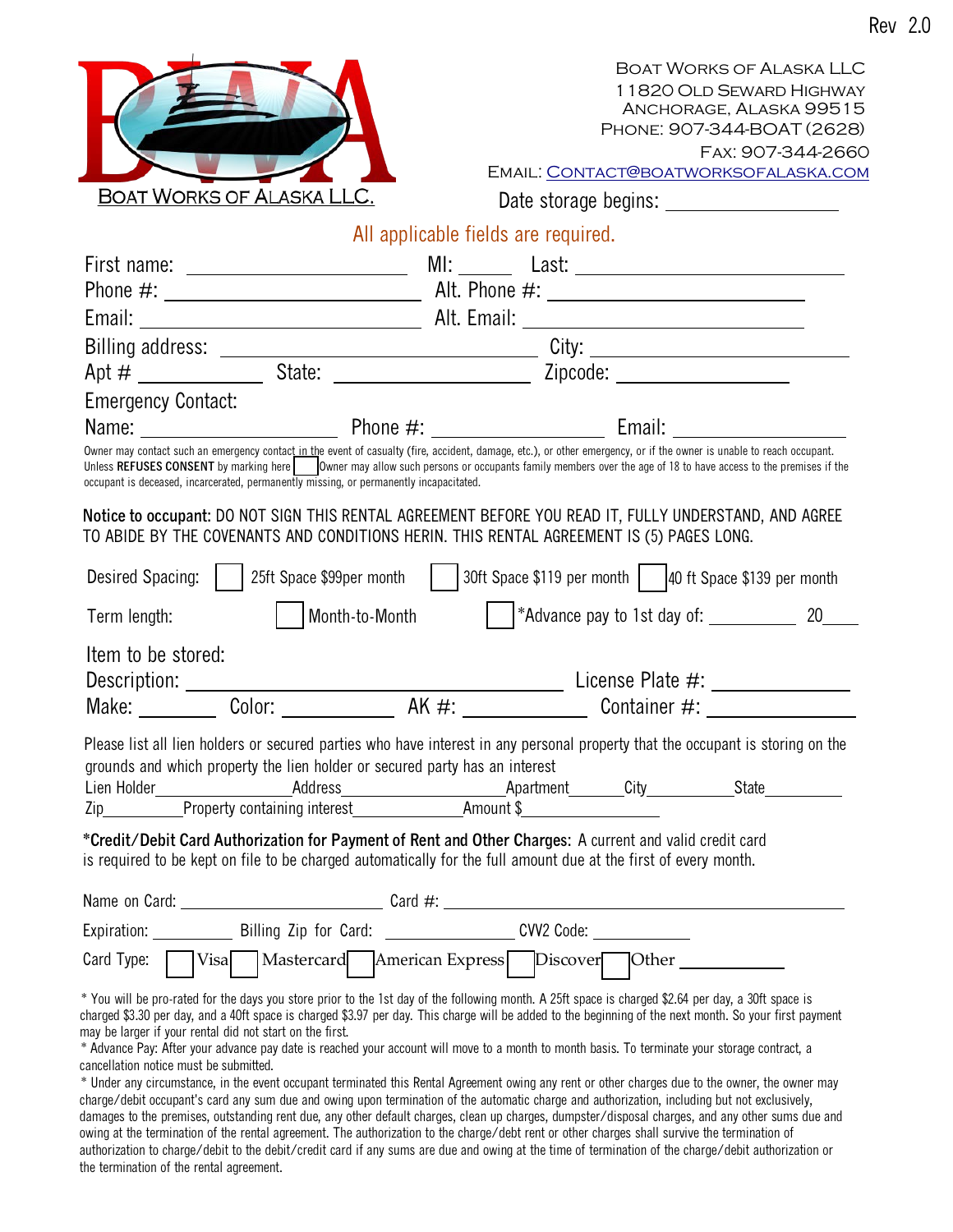**Month-to-month Term and Renewal:** This rental agreement for the lease of self-service storage space (The "Premises") from the entity indicated in the Terms and Conditions section and hereby known as "Owner" shall be on a month-to-month basis and shall automatically renew on the 1st of the month and continue in one month periods on the 1st day of every following month. **A pro-rated** amount will be charged for each day leading up to the  $1<sup>st</sup>$  day of the following month from the day that this Rental Agreement **was executed**. Owner may increase monthly rent for the premises with thirty (30) days advance written notice to the occupant. Occupant's holdover in the premises (1) one full calendar month after the notice from the owner shall be presumptive of occupant's acceptance of the changes in the terms or conditions of this Rental Agreement. **A one month minimum rental is required.**

**Rent is Due on the Renewal Date of Each Month:** Rent shall be in the amount specified above, payable monthly to the owner in advance, without demand or notice, on the renewal date of each month. The nest rent payment is due on the date stated in the terms &

conditions provisions of this rental agreement. The "total paid at signing" listed above reflects the amount that the owner acknowledges receiving at the execution of the rental agreement, including any pre-paid rent and a Occupant agrees to pay rent in person, by mail, or with credit card in person, by phone authorization, or written authorization and shall not mail or deliver rent in the form of cash into the office without receiving a receipt at the time of payment for any cash payment. It is expressively agreed that the owner does not send monthly statements or reminds of rent due dates. Occupants may request monthly billings by checking the box marked monthly billing. Occupant shall not fail to pay rent even if the occupant does not receive an invoice or bill. Owner may require payments of rent to be in the form of money order, cash, or cashier's check, in the event occupant is in default has any payment due to the owner returned for any reason, including insufficient funds. **Rent is not refundable if less than one (1) month. Pre-paid rent in excess of one month is refundable.**

**Termination:** Occupant may terminate this rental agreement at any time if all Rent and charges are paid in full and occupant notifies owner of its vacating of the premises the end of the term by submittal of cancelation form. If occupant vacates before the end of a month, no refund shall be made. Owner may terminate this rental agreement by giving the occupant ten (10) days written notice prior to the end of the term or any renewal term. Premises shall be left clean and free of trash.

**Other Charges and Fees:** A current and valid credit/debit card is required to be kept on file to be charged automatically for the full amount due at the first of every month. If the card on file is unable to produce payment and Occupant does not provide secondary avenues for payment within five (5) days, the payment is deemed late and a fee of 1% per day will be applied to the total due on the account. Percentages start accruing after the first but are not applied until after the 5th of the month (E.g. a balance paid on the 7th is charged 6%, a balance paid on the 18th is charged 17%, up to 30%). If no contact is made to make payment after one month the account is deemed abandoned and a reinstatment fee of \$25 is required to reactivate, in addition to balance due. After 90 days a lien sale will be conducted to collect on past due balances. Occupant shall be charged a one hundred dollar (\$100.00) fee to facilitate the lien sale, which is imposed on the date the advertisements are posted for the first time, even if the occupant redeems his or her property before the sale. Occupant shall also pay owner all other costs and expenses incurred for rent, late fees, or other charges and expenses incurred in enforcing the lien by occupant, owner's collection of any amount owed by the occupant, or the exercise of any remedy by the owner upon a default by the occupant as permitted under this rental agreement or by law. Occupant shall be liable to the owner for owner's attorney's fees incurred in enforcing any of the occupant's responsibilities under this rental agreement.

**Use of Premises and Prohibited Storage, Limitation on Value of Stores Property:** The premises may be used and occupied only for the storing of personal property owned by the occupant. Occupant shall keep the premises in a clean and sanitary condition and free of trash, liquid waste, or refuse. Occupant shall not use the storage of any animals, food, animal feed, explosives, highly flammable, dangerous, hazardous or toxic materials or substances as defined below. Noxious smelling items, contraband or illegal substances or for any unlawful purpose of any kind are prohibited. Occupant shall not use the premises for the operation of any commercial, industrial, manufacturing or distribution business. Occupant shall not engage in any activity on the premises which produces such prohibited materials. Occupant shall not use the premises for storage of any additional gasoline or other fuel oil, grease or other lubricant, tires, or batteries or any other accessories. No propane or empty propane canisters may be stored on the premises.

### **\*Occupants shall not live or sleep on the premises, nor shall animals be stored in the premises\***

Notwithstanding anything in this rental agreement, in no event will the owner or owner's agents be liable to occupant or occupant's agents for any loss or damage whatsoever, including, but not limited to, the active or passive acts, the omissions or negligence of owner or owner's agents. Occupants will not sue owner or owner's agents with respect to any claim, cause or action, loss or injury to the extent liability therefore has been limited or eliminated pursuant of this provision. Occupant understands that this release of the owner's liability is a bargained for condition of this rental agreement and the owner's consent to enter into this rental agreement and that if the owner were not released from the liability as set forth in this provision, a much higher rent would have to be agreed upon or owner would not enter into this rental agreement.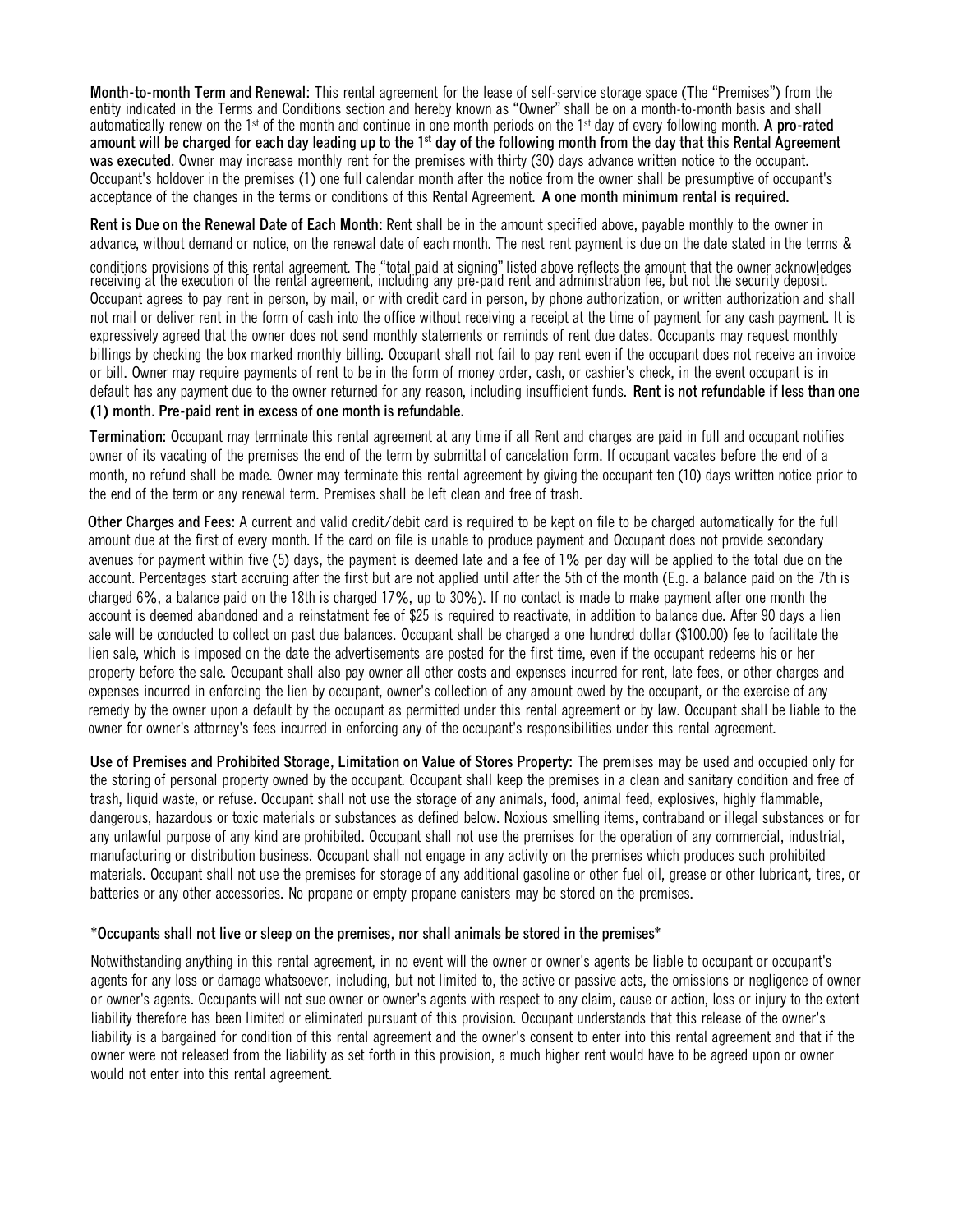**Damages:** Occupant shall be responsible to the owner for the costs of repair, clean up, and replacement for any damages as a result of the occupants storage on the premises, use of the premises, or the use of the common ares of the facility including damage to other occupant's property. In the event that the owner invoices occupant for any charges for repairs, clean up, replacement or other damages suffered occupant shall pay within ten (10) days or it shall become an additional rent due and payable with the next month's rental obligation. The failure to pay such invoice represents a default under this agreement. This provision and the requirement to pay for any damages shall survive the termination of this rental agreement.

Insurance and Security Type Systems: Occupant agrees, at his/her sole expense, to maintain insurance on all property stored on **the premises with actual cash value coverage against all perils, without exception.** Occupant's failure to maintain such insurance shall mean that occupant shall assume all risk of loss or damage that would have been covered by such insurance. Owner employs certain measures to protect owner's property referred to as security type systems. The operation or failure of any type of security type system installed by owner shall not change owner's aforementioned liability for any type of loss incurred by occupant and shall no way release occupant from his/her obligation to insure stored property. These systems include electric gates, alarms, video cameras, however occupant acknowledges that these measures are for the protection of the premises as a whole and not for each individual, that video cameras are not monitored and that these systems may not operate properly in the event of a mechanical, electrical failure or software failure. Further, video cameras may not be recorded or may not be recorded at all times.

**Hazardous Substances:** Occupant shall not use or allow the premises to be used for the release, storage, use, treatment, disposal or other handling of any hazardous substance without prior consent of owner. The term "release" shall have the same meaning as ascribed to it in the Comprehensive Environmental Response Compensation and Liability Act, 42 U.S.C. Section 9602, et seq., as amended, ("CERCLA"). The term hazardous substances means

- 1. any substance defined as a "hazardous substance" in CERCLA
- 2. petroleum, petroleum products, natural gas, natural gas liquids, liquified natural gas and synthetic gas
- 3. any other substance or material deemed to be hazardous, dangerous, toxic, or a pollutant under any federal, state, or local law code, ordinance or regulation.

**Access:** Occupant's access on the premises may be limited as reasonably deemed necessary by owner, including but not limited to, requiring identification from occupant, limiting hours of operation, or requiring occupant to sign-in and sign-out upon entering and leaving the facility. Owner may change the times and the methods of access to the premises within thirty (30) days of written notice posted at the office or mailed to the occupant. In the event of an emergency at or around the premises, owner may require occupant enter only when escorted by owner or owner's employees or agents. Owner shall not be liable to occupant for occupant's or his/her invitee's inability to gain access due to mechanical failure, misuse of codes, or any other reason.

Release of Liability: occupant releases to owner, its employees, their agents, successors, and assigns from any and all liability **for property damage or loss of property; for damage or loss from, as examples, including but not limited to, fire, water, the elements, mold or mildew, Acts of God, theft, burglary, vandalism, malicious mischief, mysterious disappearance, and rodent damage; or the acts or failure to act or negligence of owner, its employees, or agents.**

Occupant further releases owner, its employees, successors, agents and assigns from any and all liability for personal injuries or **death to persons including occupant and occupant's family or invitees.**

### **\*Self-storage insurance is strongly recommended.**

### **The only insurance that covers the property stored on the premises is purchased by the occupant.**

**Indemnification: Subrogation:** Occupant agrees to have its insurer waive any right of subrogation of any claim of occupants against owner, its employees, or agents. Occupant agrees to indemnify, defend and hold owner harmless from any and all loss, claim, demands, damage, liability, expense, fines or penalties arising out of or related in any manner to such foregoing injuries, death or losses to a person's property, or damages to personal property however occurring, or arising out of or related to any breach of this rental agreement by occupant. Occupant understands that this release of owner's liability is a bargained for condition of this rental agreement and owners consent to enter into this rental agreement, and that id the owner were not released from the liability as the following will state, a much higher rent would have to be agreed upon or owner would not enter into this rental agreement. Occupant shall also pay owner for all of owner's attorney fees incurred in enforcing any obligation under this provision.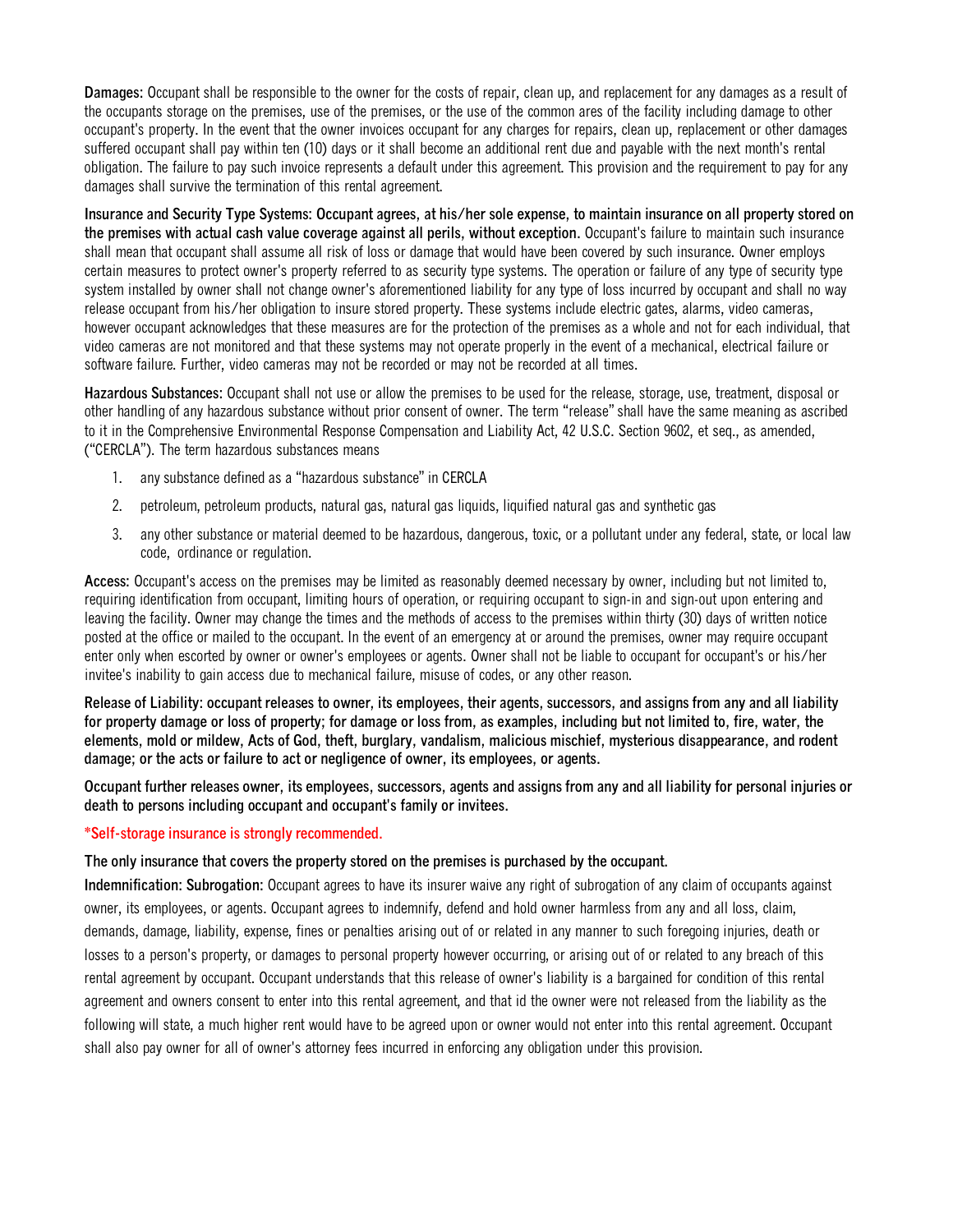**Owner May Enter:** Owner, its employees or agents and the representatives of any governmental authority, including police and fire officials, shall have the right to enter the premises without notice to the occupant. Such action may be necessary to preserve owner's property in the event of an emergency, or to comply with any applicable law, governmental or court order, warrant or to enforce the owner's rights. For the purposes of this rental agreement, "Emergency" shall be defined as any event that jeopardizes health, safety and/or well-being of any person or the premises or any buildings or property on the premises.

**Owner's Lien:** Time is of the essence in the performance of this rental agreement and in the payment of each and every installment of rent and charges herein agreed to be paid. If any rent or charge shall be due unpaid, or if the occupant shall fail or refuse to perform any of the conditions or terms of this rental agreement, occupant shall be conclusively deemed in default in the performance of this rental agreement. PARTIAL PAYMENT OF RENT DOES NOT VOID OR WAIVE THE LEGAL EFFECT OR PRIOR NOTICES GIVEN OR SENT TO THE OCCUPANT, UNLESS EXPRESSIVELY AGREED TO IN WRITING BY OWNER. OWNER SHALL HAVE LIEN FOR ALL RENTS AND OTHER CHARGES BECOMING DUE UNDER THIS RENTAL AGREEMENT ON OCCUPANT'S STORED PERSONAL PROPERTY WHEN SUCH RENT AND/OR OTHER CHARGES ARE FIVE (5) PAST DUE. Owner shall notify occupant that the owner has taken possession of occupant's stored personal property and that the personal property is subject to sale at public sale if the rent or other charges are not paid within the specified time period. IF THE RENT OR OTHER CHARGES ARE NOT PAID IN FULL, OWNER MAY SELL OCCUPANT'S STORED PERSONAL PROPERTY AT PUBLIC SALE AND SHALL PROVIDE THE OCCUPANT OF AT LEAST TEN (10) DAYS OF NOTICE OF SUCH SALE. Upon default occupant expressively permits owner to sell occupant's personal property at auction in a single lot without identification of individual items. Occupant may reclaim the property subject to lien at any time before the public sale by paying all rents and other charges which are subject of the lien, in cash or certified check, and on the further conditions that the occupant forthwith remove all such reclaimed property from the premises and peacefully surrender possession of the premises to owner. If the lien sale at public sale occurs, nothing herein shall prevent occupant or owner or its affiliated agents from bidding on the property subject to lien. If the proceeds of public sale exceed the amount of the lien plus the cost of conducting the public sale and other reasonable and necessary charges to preserve the property, occupant shall be notified by first class U.S. Mail, at occupant's last address given to owner in writing, of the amount of excess funds and owner shall hold funds for the occupant's account for ninety (90) days after notice shall be given. Thereafter, owner shall treat the excess proceeds as abandoned monies, and shall dispose of the funds allowed by law. All notices under the provision may be given in any manner, and to any address, authorized by the terms of the rental agreement.

**Defaults: Owner Remedies:** If occupant breaches any term or condition of this rental agreement (a "default"), owner in addition to such other rights it may have under this rental agreement and law shall have the right to terminate this rental agreement. If occupant fails to pay any rent or other charges when due or if the rental agreement is terminated by owner for cause, owner may

- 1. Deactivate gate access
- 2. Inventory and/or take possession of the property located on premises
- 3. Sell or dispose of stored personal property in the premises as permitted by law
- 4. Pursue any and all remedies available, at law or equity, including a forcible entry and detainer action against occupant

All remedies available to owner shall be cumulative and the exercise of one or more remedies shall not exclude or waive owner's rights as to any other remedy.

**Notices:** Except as otherwise required by law, all notices under this rental agreement from owner to occupant shall be mailed by first class U.S. Mail, postage pre-paid, to occupant's last known address and shall be conclusively presumed to have been received by occupant thee (3) business days after mailing. All notices from occupant to owner shall be mailed by first class U.S. Mail, postage prepaid to owner at the address of the premises listed on the first page of this rental agreement. Occupant is responsible for notifying owner in writing, via certified mail return receipt requested, or in person at the office address listed on the rental agreement on a **form prescribed by owner of any change in occupant's address or of the intent to vacate at the end of the term.**

**Assignment and Subletting:** Occupant may not assign its rights under this rental agreement or sublet the premises without prior consent written consent from the owner. This rental agreement shall be binding upon the heirs, assigns, executors, administrators, representatives and successors of the parties hereto.

**Governing Law: Jury Trial: Severability:** This rental agreement shall be governed by the laws of the State of Alaska without regard to its conflict of laws provisions. Owner and occupant agree to waive their respective rights to trial by jury of any cause of action, claim, counterclaim, or cross complaint in any action arising out of or connected in any manner with this rental agreement, including any action for bodily injury or property damage. Owner and occupant further agree that the federal or state courts in Anchorage, Alaska shall have exclusive jurisdiction for any litigation related to this rental agreement. If any part or provision of this rental agreement is determined to be unenforceable by court of law, the parties agree that all remaining parts of this rental agreement shall remain in effect and be valid and enforceable.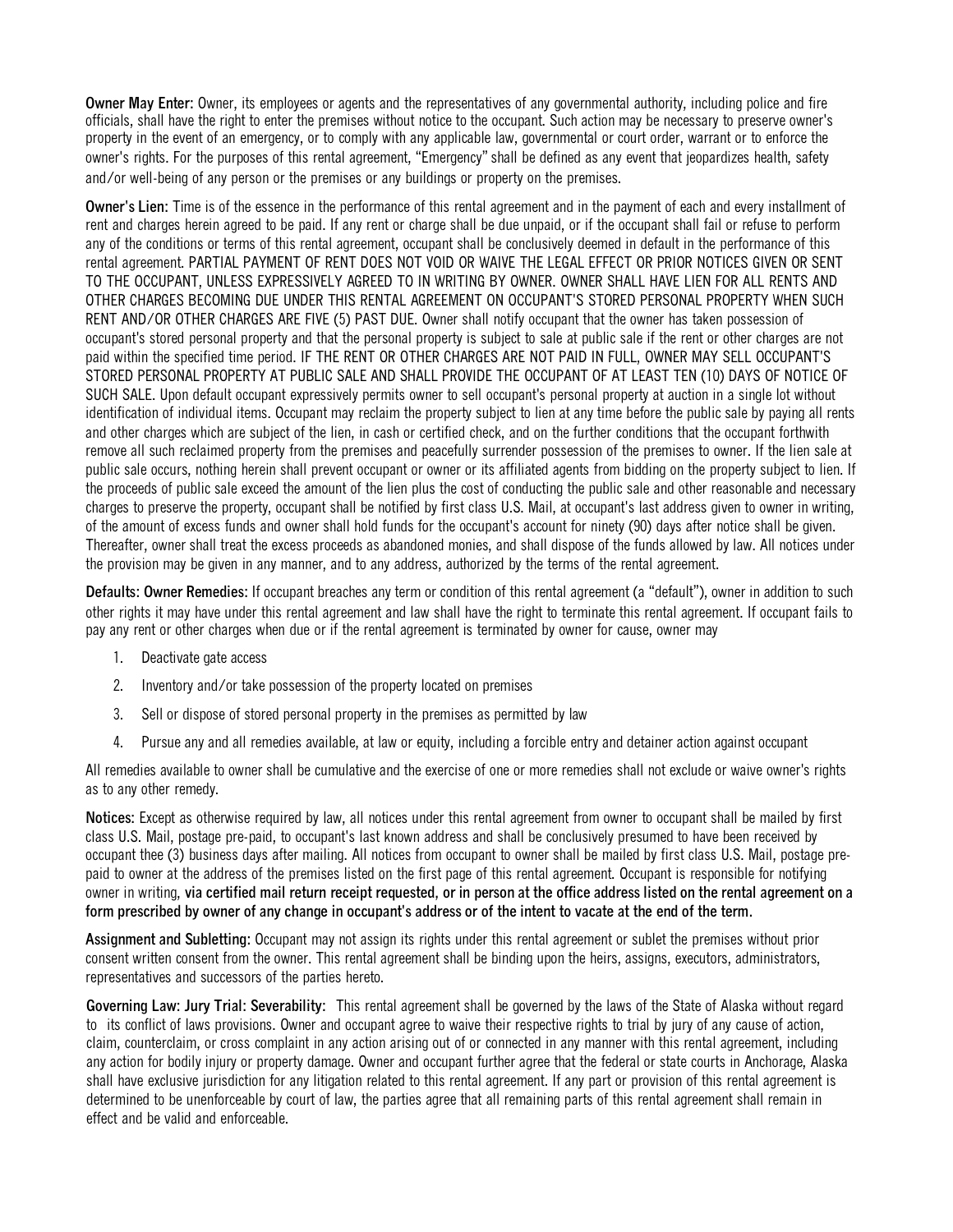**Owner's Employees:** In the event occupant requests any of owner's employees to perform any services for the occupant, it shall be done at the occupant's own risk as occupant's agent, regardless of whether payment is made for said services. Occupant agrees to release, hold harmless and indemnify owner for any loss, charge, or injury occupant may suffer related to the use of owners employees.

**Warranty of Information:** Occupant warrants all information given in this rental agreement or any applicable preceding this rental agreement is complete, true, and accurate at the time of the rental agreement.

**Occupant's Acceptance of Premises** "**AS IS**"**:** Occupant inspected or had the right to inspect the premises before signing this rental agreement and finds the premises to be suitable for the purpose for which the occupant rents such premises and accepts the same "AS IS". Owner makes no express warranties, owner disclaims and occupant waives all implied warranties, including but not limited to implied warranties of merchantability and fitness for a particular purpose to the fullest extent permitted by the law. Occupant acknowledges that owner's agents have no authority to make warranties, expressed or implied.

**Permission to Call, Fax and/or E-mail:** occupant recognizes owner and occupant are entering into a business relationship. As such, to the extent any Federal or State of Law prohibits owner from contacting occupant by phone, fax, or email occupant hereby consents to owner phoning, faxing, and emailing occupant and that all these conditions are related to the business relationship.

**Electricity:** The use of electricity is strictly reserved to the owner at all times.

**Rules and Regulation:** The rules and regulation of these premises are incorporated herein and made part of this monthly rental agreement as if fully re-written herein. The rules and regulations can be changed with thirty (30) days notice.

**Agreement to Mediate**: Realizing that in self-storage relationships there is always a possibility of difference in opinion or other disagreements and that what is most important is to resolve disputes amicably, quickly, inexpensively, and professionally and to return to business as soon as possible, it is with the spirit of cooperation that owner and occupant pledge to resolve differences and to use the procedures used in this agreement.

**Entire agreement:** This rental agreement is the entire agreement between the parties and may be modified only in writing signed by owner and occupant. The pre-printed terms of this rental agreement may only be modified in writing signed by owner.

## Please be aware of our cancellation policy:

A cancellation form is attached as the last page of this document. In order to succesfully terminate this storage contract you must retain and turn in this form at the end of your desired storage period. A new cancellation form can be obtained from Boat Works of Alaska LLC at any time. Without this form being filled out and turned in, you may be charged after you remove your property from the yard if the next billing cycle passes. This charge will be unrefundable if the cancellation form has not been filled out.

The undersigned hereby acknowledge that he/she has read and understands this rental agreement in its entirety (5 pages) and agrees to be bound by its terms and conditions.

### **Occupant**

Signature: Printed Name: \* Date:

Boat Works of Alaska Representative

**\***By signing you are stating and agreeing "I have read all five (5) pages of this rental agreement"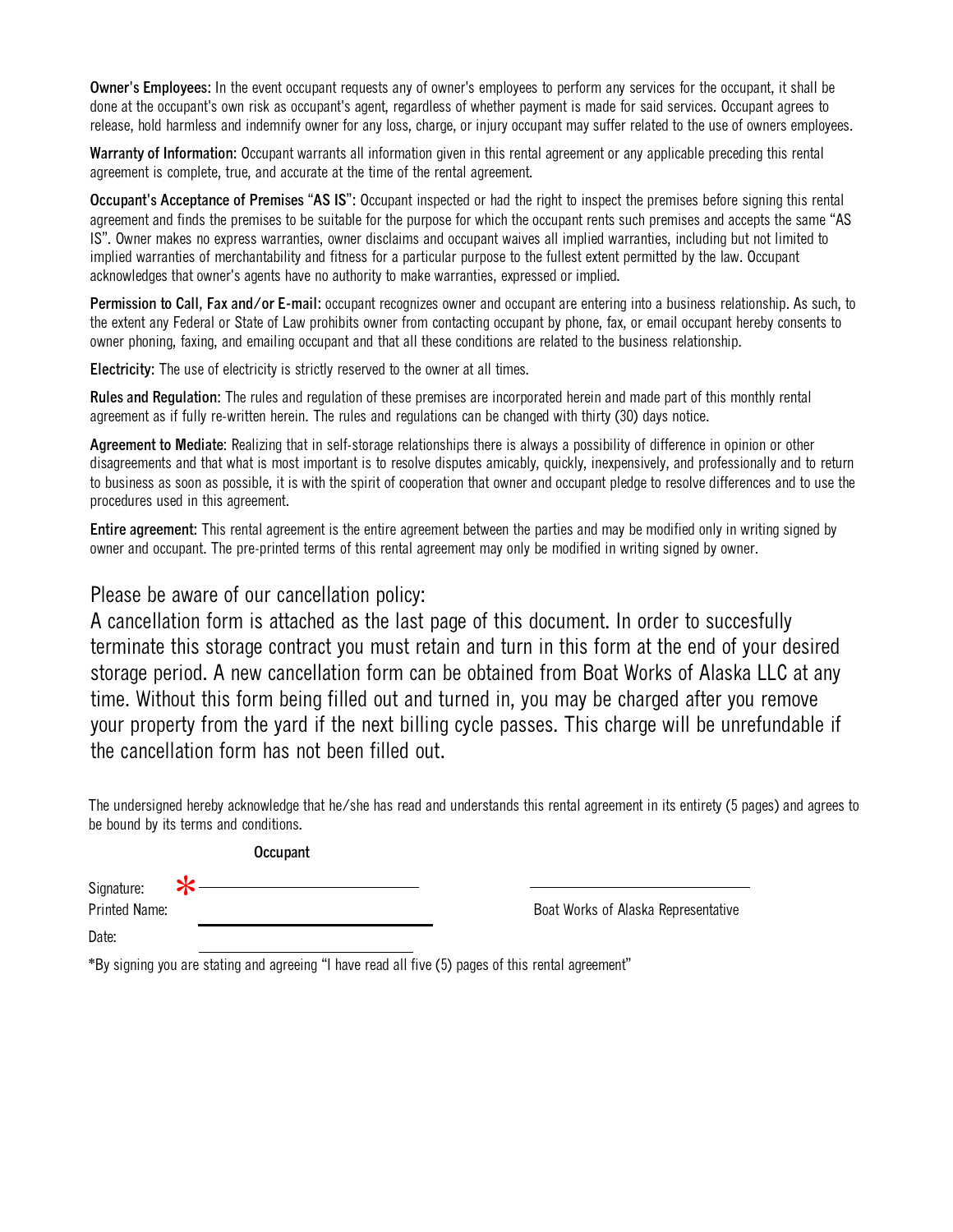### **RULES**

| Initial |                                                                                                                                  |
|---------|----------------------------------------------------------------------------------------------------------------------------------|
|         | Access Gate: Available Monday-Sunday Between 6am-12am                                                                            |
|         | Gate access code will only be given to occupant. It is the occupant's responsibility to explain its usage to any person it       |
|         | authorized to use the space.                                                                                                     |
|         | Smoking anywhere within the fence is prohibited.                                                                                 |
|         | Speed limit in the facility is 5 mph.                                                                                            |
|         | Since Boat Works of Alaska LLC is a self-storage facility it does not remove snow and ice from occupant's space.                 |
|         | Boat Works of Alaska LLC reserves the right to move renter's property for the safety of the premises and for premises            |
|         | maintenance and or premises improvements, after attempts of contacting to contact owner to receive approval.                     |
|         | Renter's Property must be kept in drivable and road worthy conditions at all times, including tires to be inflated at all times. |
|         | The space shall only be used for the storage of property specified in this rental agreement. No materials, supplies, or          |
|         | equipment may be stored outside of the Renter's Property.                                                                        |
|         | Renter's Property covers must be properly secured to avoid damage to others.                                                     |
|         | No heavy mechanical repairs may be made on the premises.                                                                         |
|         | Occupant will be responsible for all damages they or their property causes to the fence or access gate.                          |
|         | No littering on the premises.                                                                                                    |
|         | No loose animals on the premises, and no storage of animals on the premises.                                                     |
|         | No living or sleeping on premises.                                                                                               |
|         | No disposal of hazardous waste on premises.                                                                                      |
|         | Please navigate the yard by its aisle ways.                                                                                      |
|         | Owner is not responsible for loss or damage of property stored on the premises.                                                  |

### \*For further, and more in depth rules and regulations for storing with Boat Works of Alaska LLC please read the rental **agreement in its entirety of (5) pages\***

Occupant has read the above rules, understands and agrees to abide by them, and has received a copy of the rental agreement and the rules.

Signature: 2000 Contract Contract Contract Contract Contract Contract Contract Contract Contract Contract Contract Contract Contract Contract Contract Contract Contract Contract Contract Contract Contract Contract Contract

We strive to provide a personal and professional experience with each customer. Thank you for choosing Boat Works of Alaska LLC for your self-storage needs. We look forward for a long lasting relationship with you.